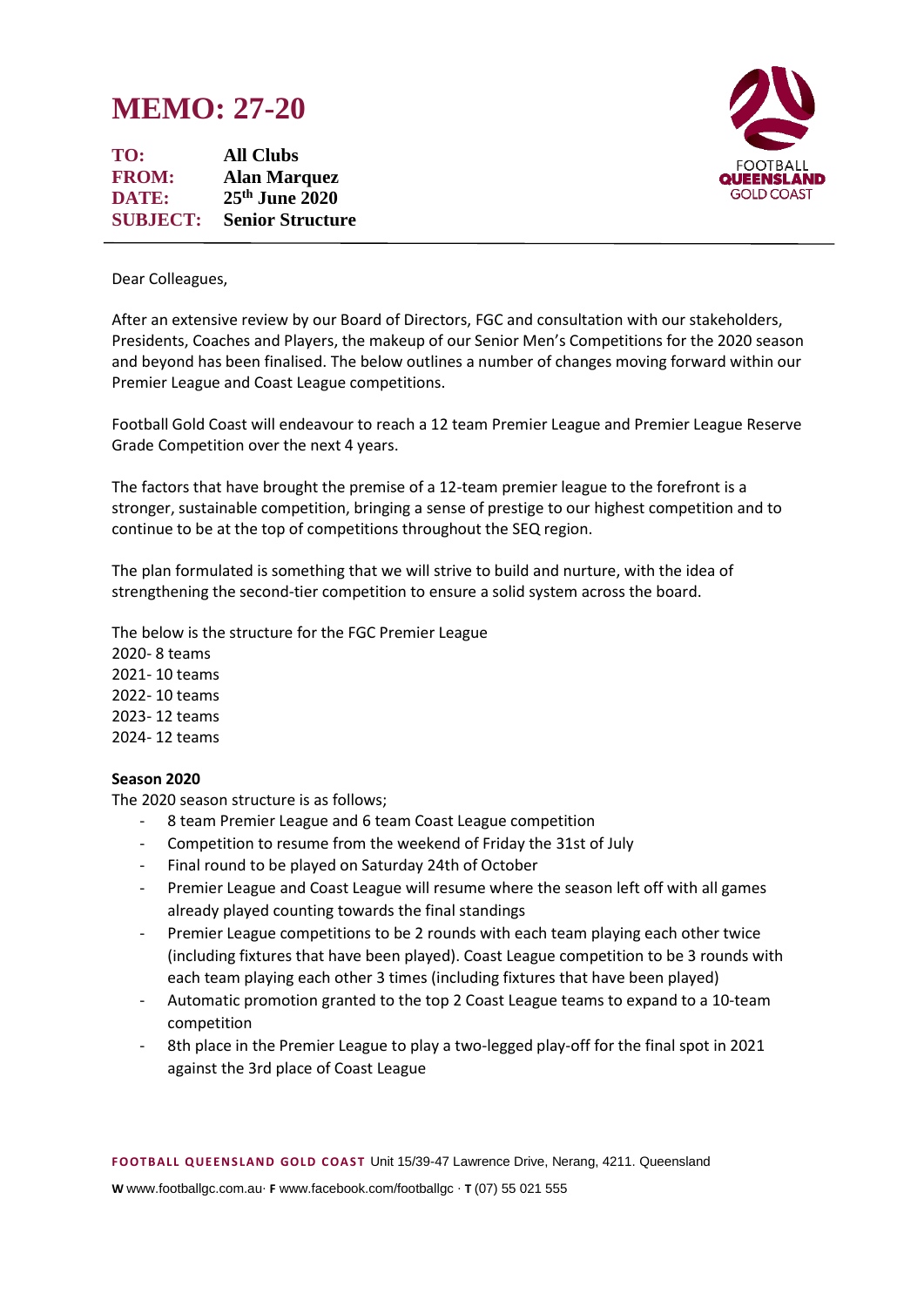

- Play-off scheduled for Tuesday 27th of October and Saturday the 31st of October
- Finals format to be a straight knockout and begin on the weekend of Friday 6th of November - 1 vs 4 and 2 vs 3, with winners to play on Grand final Day
- Grand Final Day- Saturday the 14th of November

Please note if the borders remained closed, Kingscliff and Tweed have confirmed that all their players, coaches etc will attain border passes for them to be able to participate in the Coast League competition. They will play all their games away (unless they can acquire a field on the Gold Coast) and be responsible for referee fees when their allocated home games are played.

Unfortunately, Bond Uni cannot provide 2 teams for the Coast League as most of their players have returned home during COVID-19. Their 1 team will participate in the Metro Division 1 Competition for the 2020 season.

Affiliation fees (nomination, media & marketing) will be reduced to the following Premier League - \$1000 Coast League - \$300

The below is a brief overview of the Premier League and Coast League from 2021 to 2024 (FGC will send a detailed explanation of this in the next few weeks).

## **Season 2021**

### **Premier League**

- 10 team Premier League and Premier League Reserves- home and away season (18 games)
- Local Cup competition to be conducted midweek and commence towards the end of FGC clubs FFA Cup commitments
- 10th place of Premier League to be automatically relegated to Coast League
- 1st place of Coast League to be automatically promoted to the Premier League
- Top 4 finals series

### **Coast League**

- Coast League will only require one senior team (two will be permitted) to open up the possibility of attracting new clubs that may only be able to field one team
- No reserve team required to participate in Coast League
- Premier League clubs will be allowed to enter additional teams in the competition
- The idea behind reshuffling the Coast League will ensure that the league is a strong competition and opportunities for new clubs to enter